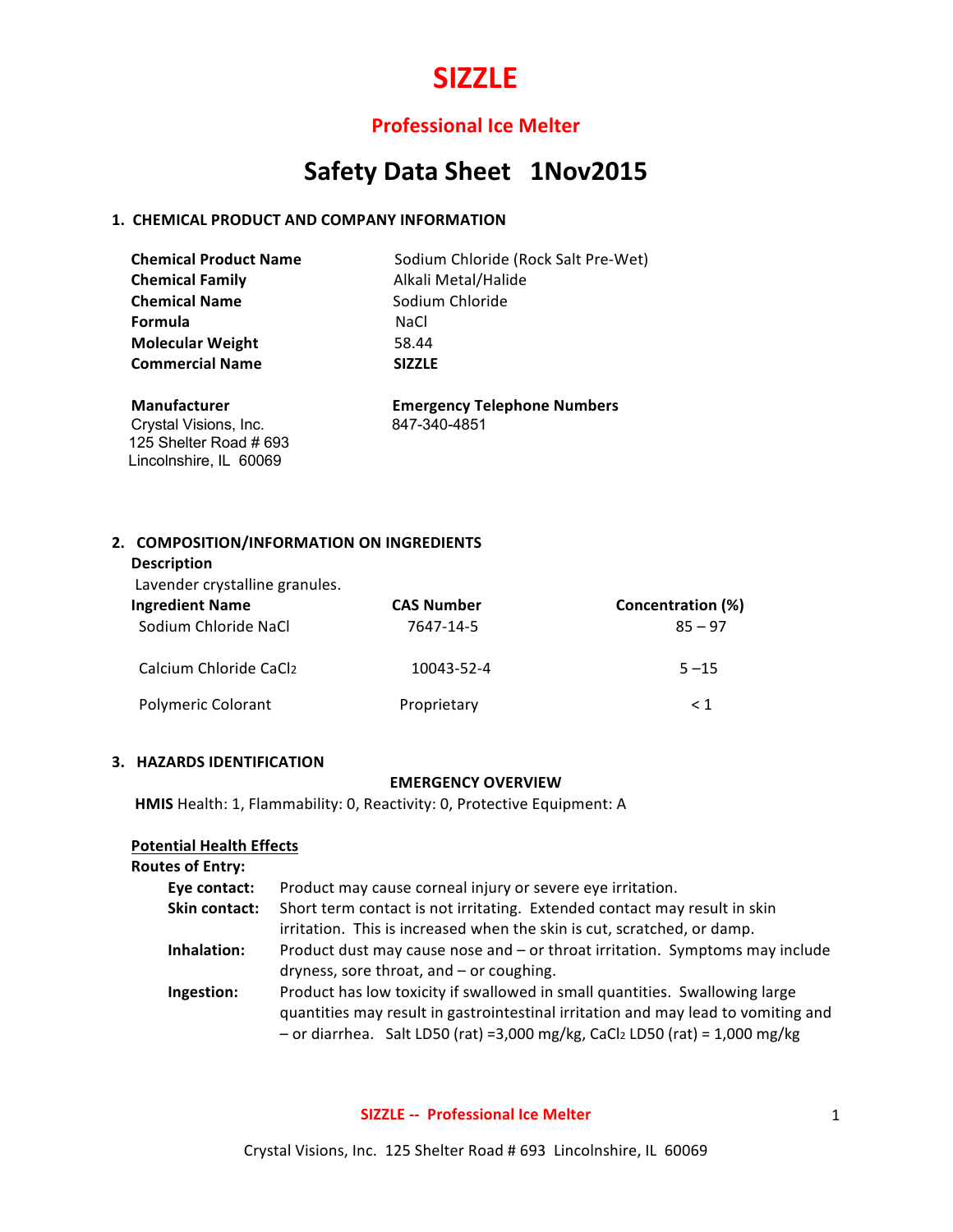# **Professional Ice Melter**

#### **Carcinogenicity**

- **NTP:** Not listed as carcinogen or mutagen.
- **IARC:** Not listed as carcinogen or mutagen.
- **OSHA:** Not listed as carcinogen or mutagen.

#### **Medical Conditions Aggravated by Exposure:** In some cases of confirmed hypertension,

ingestion may result in elevated blood pressure.

#### **4. FIRST AID MEASURES**

| <b>First Aid for Eyes:</b>       | For eye contact, flush with water immediately, lifting eyelids occasionally. If<br>present, remove contact lenses. Seek medical attention if irritation persists.                          |
|----------------------------------|--------------------------------------------------------------------------------------------------------------------------------------------------------------------------------------------|
| <b>First Aid for Skin:</b>       | Remove clothing from affected area. Wash skin thoroughly and rinse carefully.                                                                                                              |
|                                  | Seek medical attention if irritation persists                                                                                                                                              |
| <b>First Aid for Inhalation:</b> | If person breathes large quantities, remove to fresh air at once. Seek<br>medical attention for any breathing difficulty. If breathing stops, apply<br>artificial respiration immediately. |
| <b>First Aid for Ingestion:</b>  | Less than a few grams would not be harmful. For larger quantities, drink<br>large amounts of water or milk.                                                                                |

## **5. FIRE AND EXPLOSION MEASURES**

**Flash Point:** N/A

**Extinguishing Media:** N/A. This product in nonflammable. Use media suitable for surrounding fire. **Special Fire Fighting Procedures: N/A** 

# **6. ACCIDENTAL RELEASE MEASURES**

**Spill or Leak Procedures:** Contain spills to prevent contamination of water supply or sanitary sewer system. Vacuum or sweep into containers for proper disposal.

#### **7. HANDLING AND STORAGE**

**Storage Temperature (min./max.):** Avoid humid or wet conditions as product will crust and lose color. **Special Sensitivity: Avoid contact with strong acids and strong oxidizing agents.** 

Handling and Storage Precautions: Becomes hygroscopic at 70% humidity.

## **8. EXPOSURE CONTROLS/PERSONAL PROTECTION**

| <b>Eye Protection Requirements:</b>          |             | Eyeglasses or goggles should be worn in dusty areas.             |
|----------------------------------------------|-------------|------------------------------------------------------------------|
| <b>Skin Protection Requirements:</b>         |             | Protection clothing may be worn in dusty areas, but is generally |
|                                              |             | not required.                                                    |
| <b>Respiratory/Ventilation Requirements:</b> |             | NIOSH/MSHA approved respirator for particulates.                 |
| <b>Exposure Limits:</b>                      | Not listed. |                                                                  |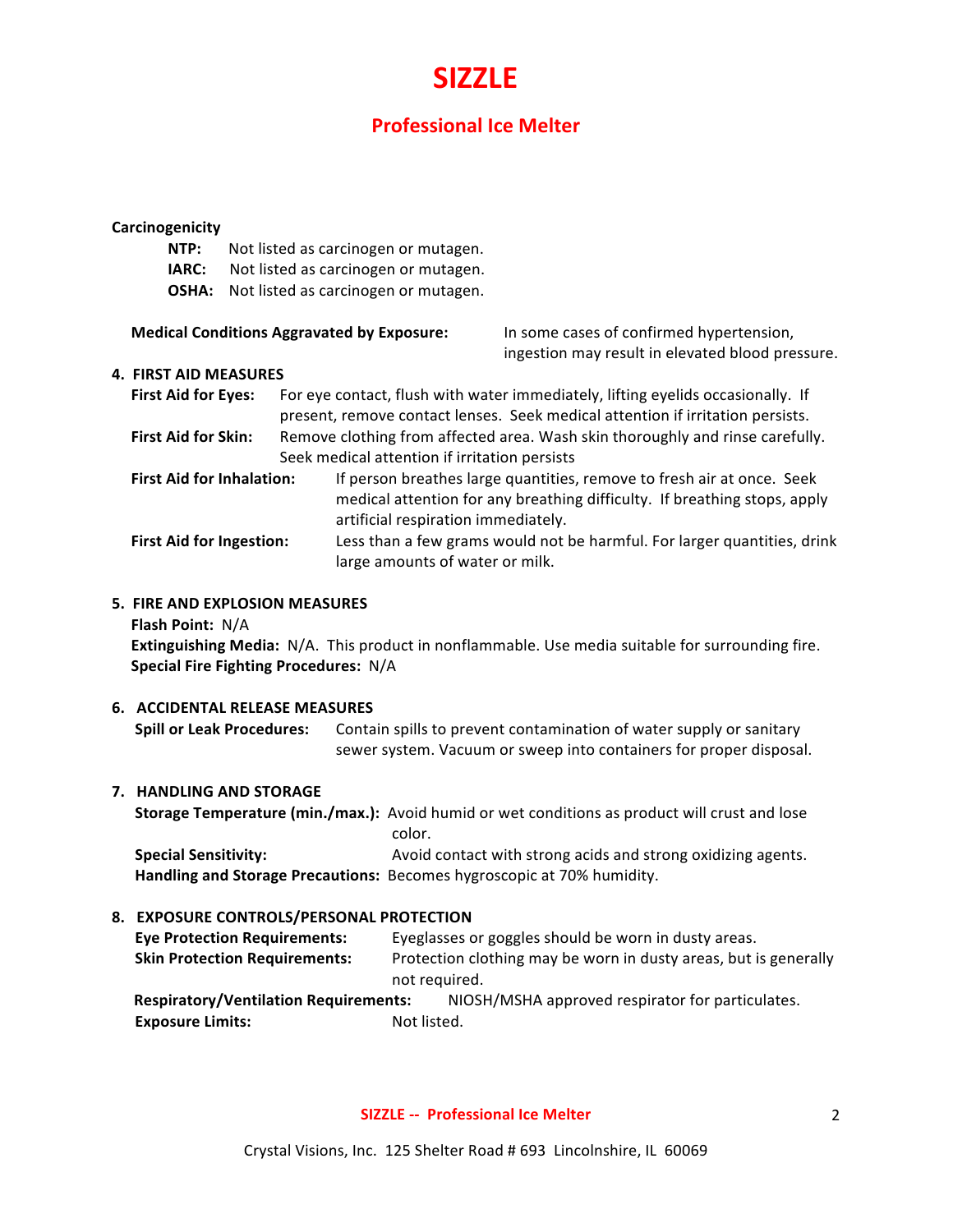# **Professional Ice Melter**

## **9. PHYSICAL AND CHEMICAL PROPERTIES**

Physical Form: Crystalline granules and white pellets. **Color:** Lavender and off white. **Odor:** Halogen odor. **Boiling Point (760mm Hg) (°C):** 1465 (2575.5°F) **Melting Point/Freezing Point (°C):** 801 (1473.8°F) **pH:** 6.7 – 7.4 **Solubility in Water (%): 100 Specific Gravity (H<sub>2</sub>O = 1):** 2.16 **Bulk Density (lbs. /ft<sup>3</sup> ):** 65-83 **% Volatile by Weight:** N/A **Vapor Pressure (mm Hg/747°C): 2.5 Vapor Density (Air=1):** N/A

## **10. REACTIVITY**

| Stability:                     | Stable                                                      |
|--------------------------------|-------------------------------------------------------------|
| Incompatibilities:             | Avoid contact with strong acids.                            |
|                                | Becomes corrosive to metals when wet.                       |
| <b>Decomposition Products:</b> | May produce chlorine gas when in contact with strong acids. |

## **11. TOXICOLOGICAL INFORMATION**

**Description:** Not listed.

**12. ECOLOGICAL INFORMATION Ecotoxicity: Not listed Environmental Degradation: Not listed.** 

#### **13. DISPOSAL CONSIDERATIONS**

**Waste Disposal Method:** Follow applicable federal, state, and local waste management regulations.

# **14. TRANSPORTATION INFORMATION D.O.T. Shipping Name:** Not a D.O.T. controlled material.

# **15. REGULATOR INFORMATION**

**OSHA Status: Not listed. TSCA Status:** Listed as non-hazardous.